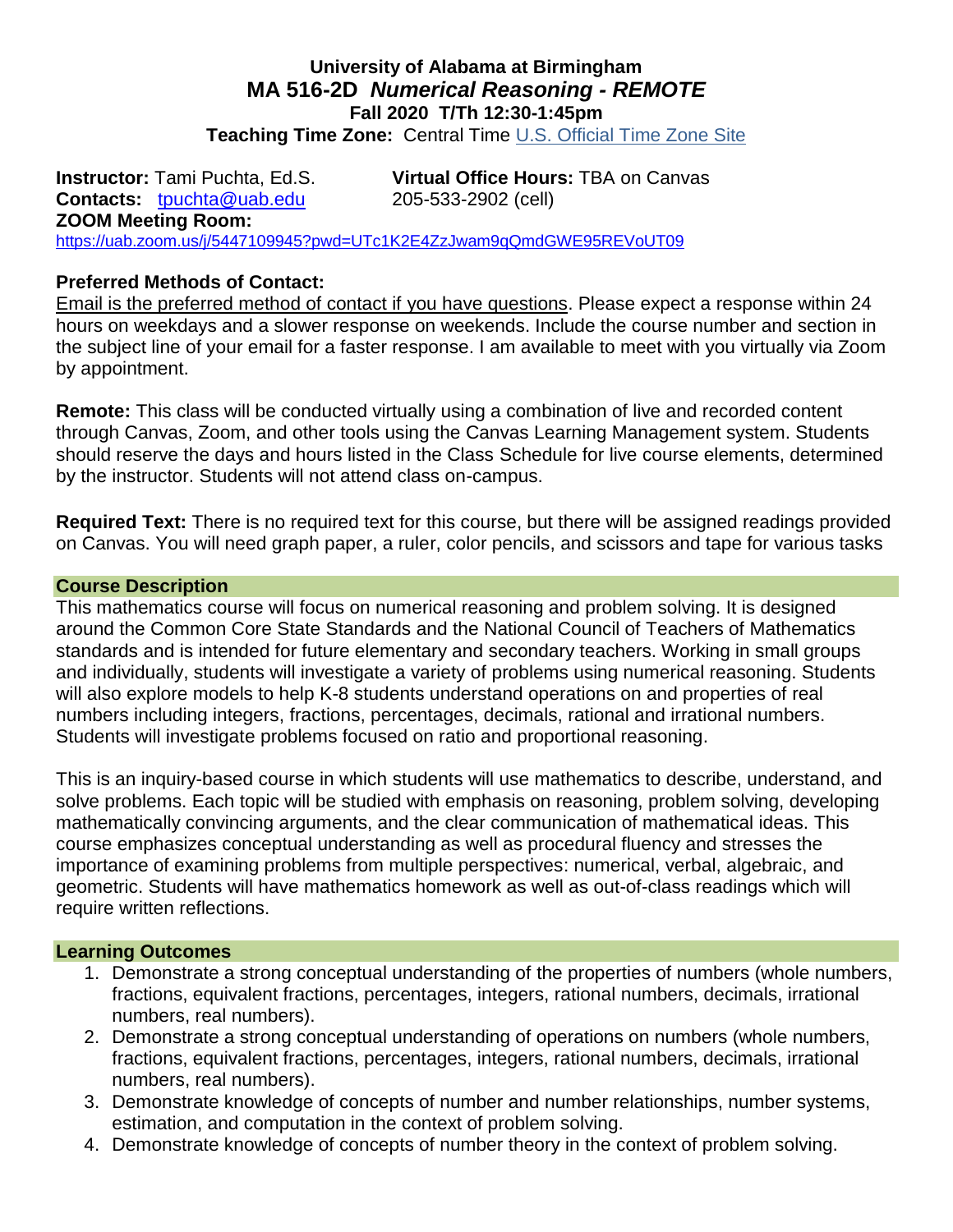- 5. Compute and estimate fluently using integers, rational numbers, and decimals, including both written and mental strategies.
- 6. Model and solve a variety of theoretical and applied problems
- 7. Model and solve problems involving ratios, rates, and proportional reasoning, and distinguish between proportional and non-proportional relationships.
- 8. Use and convert units appropriately when solving problems.
- 9. **Effectively and clearly communicate mathematical ideas orally and in writing**.
- 10.**Demonstrate a positive disposition toward, persistence in problem, solving and reflection in doing mathematics**.
- 11.Demonstrate the ability to interact within groups, and with the class as a whole, while demonstrating cognizance of working with students at different levels.

**The goal** of this course is that you become mathematically powerful students and that you become competent and confident problem solvers. The content and experiences in this course will lead you toward this goal. My role as the instructor will be to guide and support you as you make sense of mathematics. My role is not to tell you everything about the subject, nor is it to answer all of the questions that will arise as you engage in problem solving. You will at times experience confusion and perhaps frustration. This is a natural part of the learning process. I will try to help you reflect and work your way out of confusion before your frustration becomes debilitating to your learning. Don't be afraid of wrong answers. Sometimes learning occurs by multiple attempts down wrong paths until you find a correct path.

You will learn while working in teams, in pairs, and as an individual as you solve problems. Listening to others as you engage in collaborative problem solving will help you see a variety of points of view and several ways of solving a problem. In groups, you are not to 'teach' someone how to solve a problem and you are not to direct others to think in a certain way. Each person must think for her/himself and make sense of the situation. For many problems, I will insist that you not be satisfied with simply finding one way to solve a problem. While getting the right answer is a goal in solving a problem, understanding how you got to the answer is also important, as is being able to communicate your understanding to others. Collaborative learning is encouraged; however, you are individually accountable for learning the material.

### **Course Requirements**

- **1. Attendance** and **active participation** in all sessions. Since group participation is an essential component of this course, missing more than 25% of classes with unexcused absences will result in a grade of F for this course.
- **2.** You may collaborate on solving the menu tasks. However, it is imperative that you are able to solve problems on your own on the exam.
- **3.** Complete individual menus of problems, group tasks, and homework problems. Graduate students are required to complete four additional and more complex problems for Menus 1 and 2. These will be distributed in class.
- **4.** Complete article reviews and other readings.
- **5.** Actively participate in Canvas discussions.
- **6.** Complete an in-class Midterm Performance Task and a Final Performance Task.
- **7.** Develop a final Mathematics Portfolio. Directions will be provided on Canvas.
- **8.** Complete a final mathematics task to be included in your Portfolio. This task will be distributed in class and is in addition to the Portfolio tasks described on Canvas.
- **9.** Have a positive and productive disposition toward yourself, your classmates, and mathematics. Be respectful of others as you share ideas.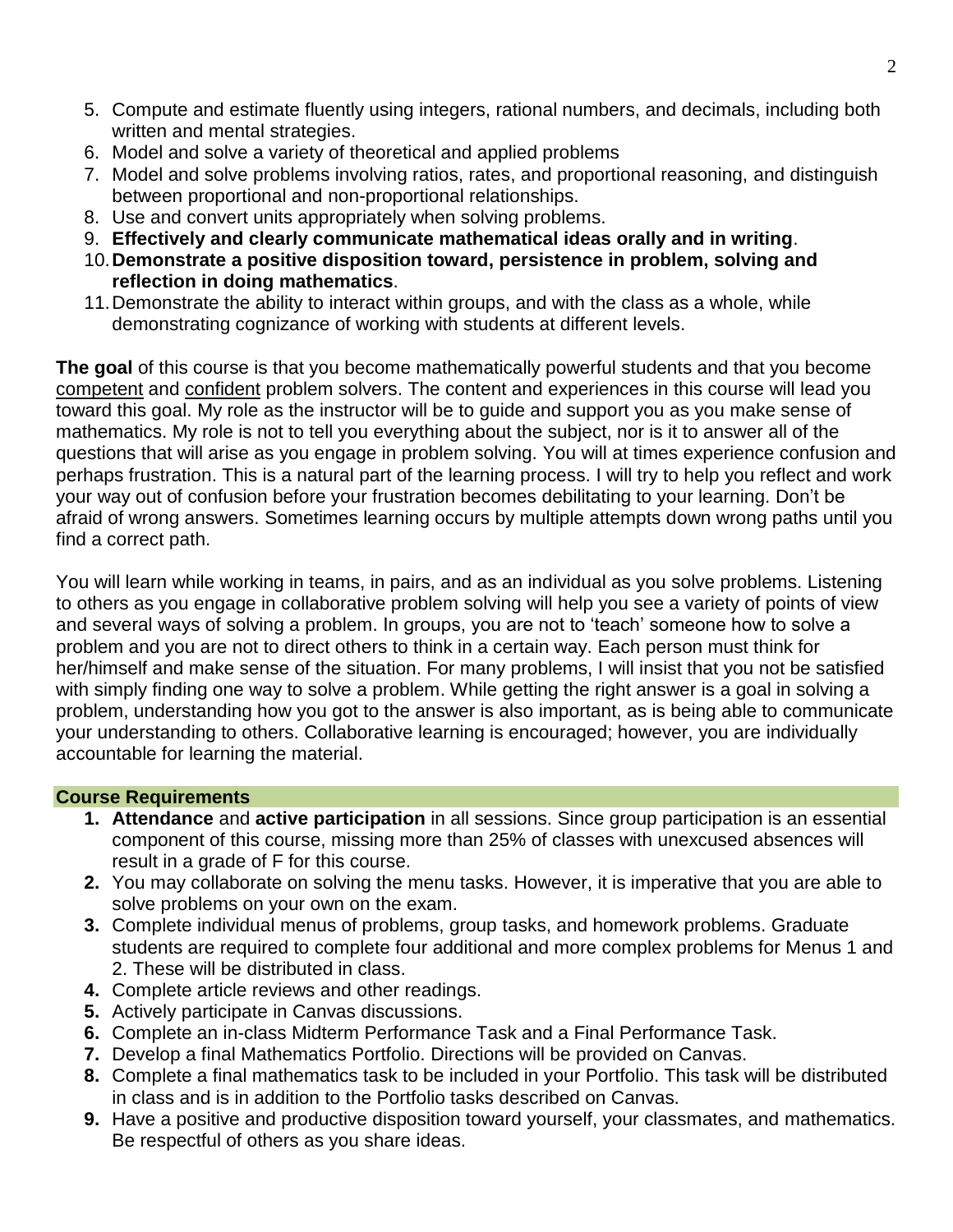### **Course Policies**

### **Grades**

Students earn their grade in the course as determined in the table below. Points accumulated will be recorded in CANVAS. Important due dates will be listed in CANVAS calendar. Graduate students may not earn a grade of D.

| <b>Assignments</b>           | <b>Percent of</b>  | <b>Percent</b>          | <b>Final</b> |
|------------------------------|--------------------|-------------------------|--------------|
|                              | <b>Final Grade</b> | <b>Earned</b>           | Grade        |
| Math Menus (2)               | 20                 | 92-100                  | A            |
| <b>Article Reviews</b>       | 10                 | 82-91                   | B            |
| <b>Discussion Groups</b>     | 12.5               | 72-81                   |              |
| <b>Midterm</b>               | 20                 | < 71                    |              |
| <b>Mathematics Portfolio</b> | 10                 | Please note there is no |              |
| Final                        | 22.5               | grade of D for graduate |              |
| Participation/Attendance*    | 5                  | students.               |              |

| <b>Percent</b>          | <b>Final</b> |  |  |  |
|-------------------------|--------------|--|--|--|
| <b>Earned</b>           | Grade        |  |  |  |
| 92-100                  | А            |  |  |  |
| 82-91                   | в            |  |  |  |
| 72-81                   | С            |  |  |  |
| 71>                     | F            |  |  |  |
| Please note there is no |              |  |  |  |
| grade of D for graduate |              |  |  |  |
| students.               |              |  |  |  |

\*Item 2 recognizes those who put forth a maximum effort and demonstrate persistence in problem solving. The instructor will use her best professional judgment in awarding the 5% for this item based on a student's full participation in class activities, attempts at completion of challenging tasks, and may be influenced by a student's attempts or non-attempts at dessert items from the menu problems. The instructor's decision here is based on her professional experience and is the final judgment on this item.

**Since group participation is an essential component of this course, missing more than 25% of classes or not participating in 33% or more of the group discussions with unexcused absences will result in a grade of F for this course.**

### **Exams**

An online midterm and a final are scheduled for this class. The midterm will occur during a regular class time and the final will take place during the scheduled final time for this section. See the UAB [Final Exam Schedule.](https://www.uab.edu/students/academics/final-exams) Make-up exams will be scheduled only when requested within the first week of the term for a valid and verifiable reason or in case of an extreme emergency.

### **Discussions:**

You will be assigned to at least one discussion group each week where you will discuss given patterns or tasks to discuss. There are two parts to the discussion – your initial post and your responses.

- Your initial post should show your current thinking about the assigned task. You may submit an incomplete solution, but do show what you have figured out so far.
- You are also expected to respond to at least two posts by other students. Your initial and response posts must be of substance. Posts *only* saying "I agree with your point" or "I did it the same way" are not substantive and will not be counted. Here are some tips on how you can make your post substantive:
	- o State how your solution is the same or different than others and how/why.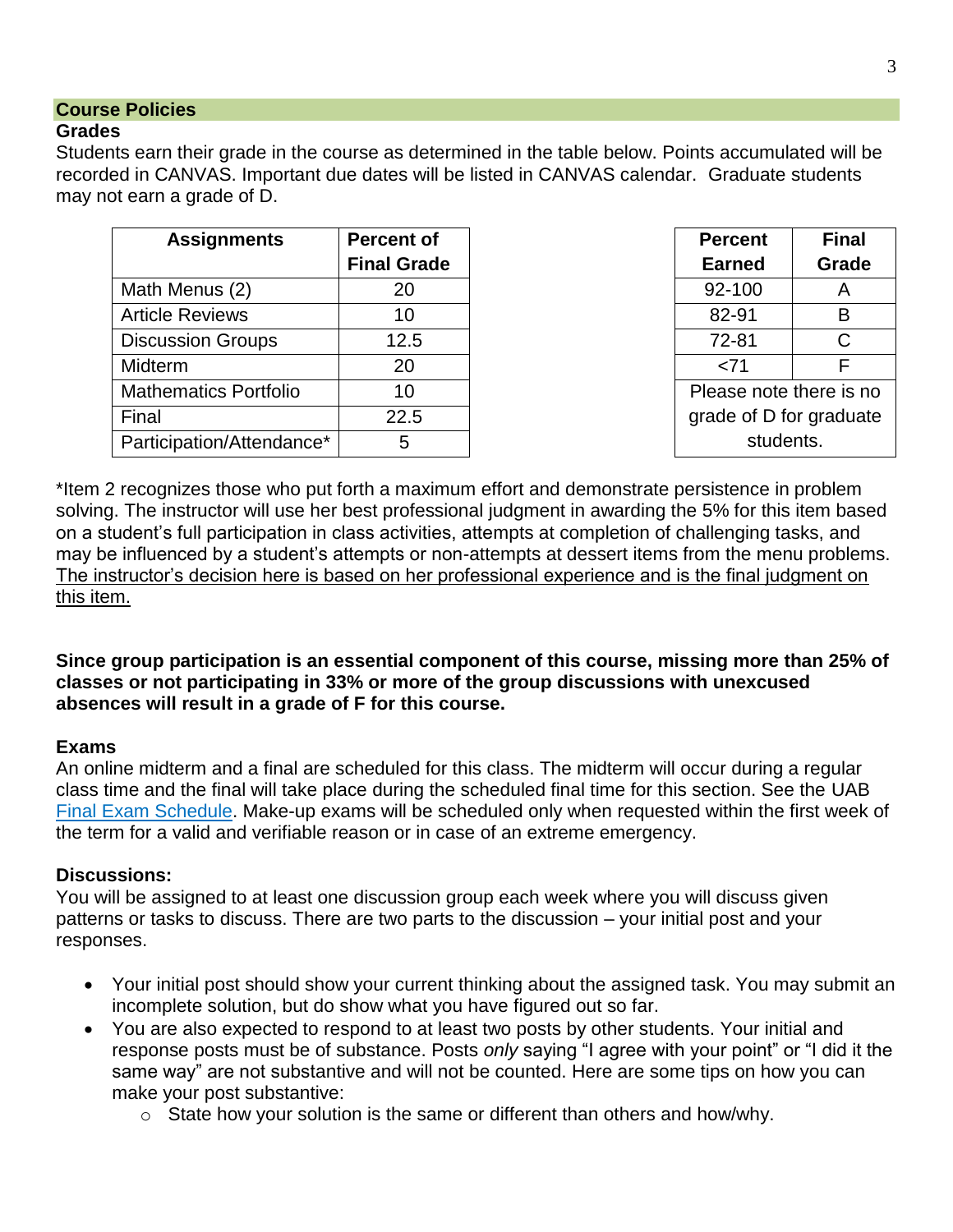- $\circ$  If you are truly stuck, be specific about what you do know (what the is problem asking, what do you know so far) and what kind of help you think you need. NOTE: Simply "getting an answer" that you do not understand will not help you very much in this class.
- o Ask a specific question about someone's solution.
- o Expand on at least one idea shared in the conversation.
- o Connect your solution or someone else's to a previous pattern or task.
- o Ask follow-up questions
- o Answer questions that your peers or instructor ask about your post

### **Working in Groups:**

There will be group tasks in which you will collaborate with other students to submit a solution to a task. At the end of some projects/tasks, you will be required to fill out a group self-evaluation form to evaluate other team members' contributions to the project.

# **Attendance and Tardiness/Early Departure Policy**

Attendance every day is expected and essential to success. Please be on time to class and let me know as soon as possible if it is necessary to miss class. **Class roll will be taken** at the beginning of each class period and recorded. Tardiness to class and early departures are disrespectful to the instructor and your classmates.

### **Late Assignments/Revisions**

All assignments are due at the indicated/assigned due date and time in Canvas unless otherwise instructed. In the event the instructor will accept a late assignment, ten percent of the assignment grade will be deducted per day late. No revisions will be possible unless requested by the instructor. If the instructor requests a revision of an assignment, the grade you receive will be an average of the first and second attempts. Once an assignment closes on Canvas, no late submission will be permitted except in extreme circumstances.

### **Time Commitment:**

This class meets twice per week for 1.5 hours each. In addition to our virtual class time, you should spend about 6 hours per week reading, studying, preparing for class discussions, and completing assessments.

### **UAB Policies**

### **Add/Drop and Course Withdrawal**

- Drop/Add: Deadlines for adding, dropping, or withdrawing from a course and for paying tuition are published in the [Academic Calendar](https://www.uab.edu/students/academics/academic-calendar) available online. Review the [Institutional Refund](https://www.uab.edu/students/one-stop/policies/institutional-refund-policy)  [Policy](https://www.uab.edu/students/one-stop/policies/institutional-refund-policy) for information on refunds for dropped courses.
- Withdrawal: To avoid academic penalty, a student must withdraw from a course by the withdrawal deadline shown in the academic calendar and receive a grade of W (withdrawn). Failure to attend class does not constitute a formal drop or withdrawal.

# **Academic Misconduct**

The University of Alabama at Birmingham expects all members of its academic community to function according to the highest ethical and professional standards. Students, faculty, and the administration of the institution must be involved to ensure this quality of academic conduct. Review the Academic Honor Code and Non-Academic Student Code of Conduct linked below.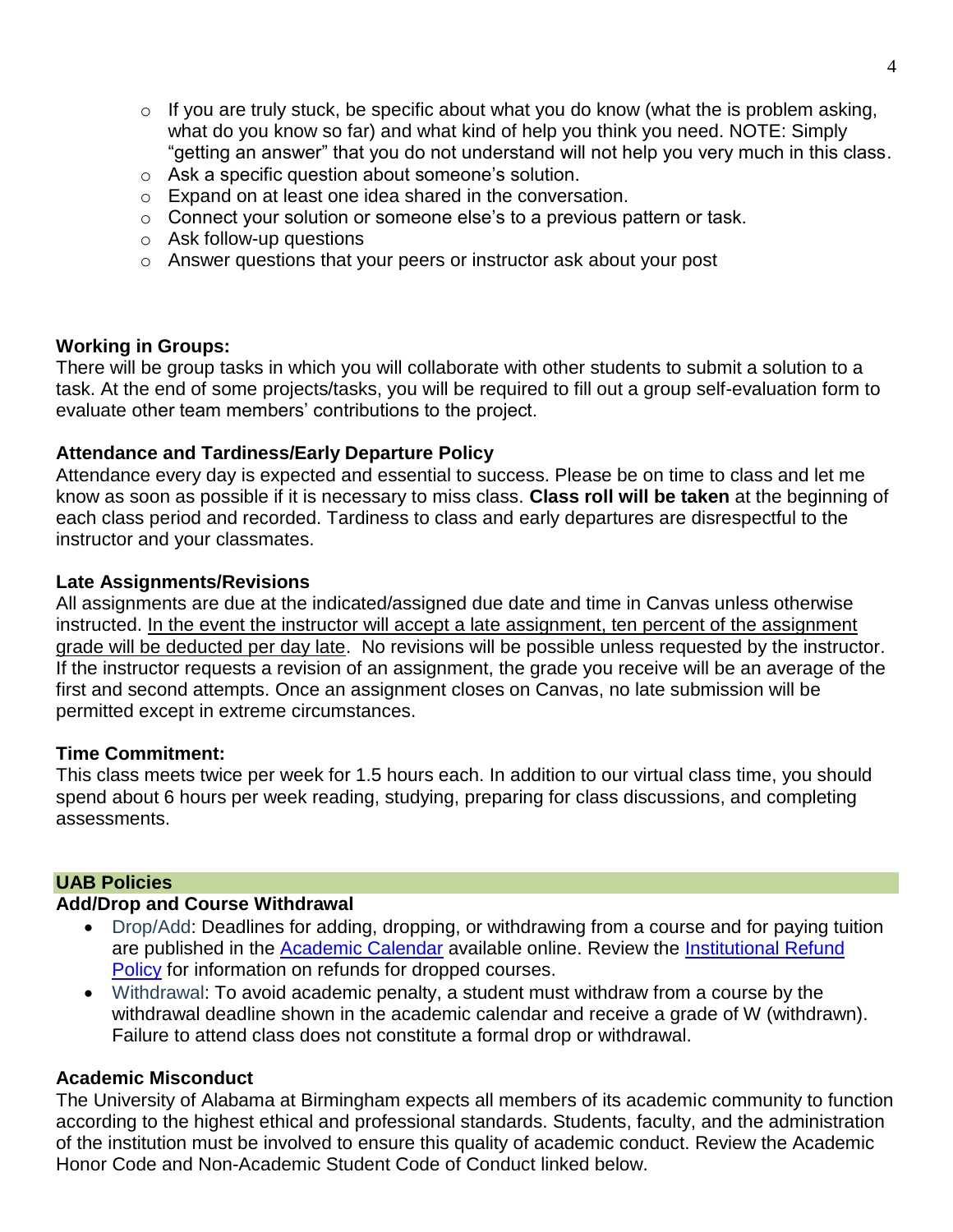- [Academic Honor Code](http://www.uab.edu/students/one-stop/policies/academic-honor-code)
- [Non-Academic Student Code of Conduct](http://www.uab.edu/studentconduct)

Academic dishonesty and misconduct includes, but is not limited to, acts of abetting, cheating, plagiarism, copying homework, fabrication, and misrepresentation. Candidates are expected to honor the UAB Academic Code of Conduct.

### **DSS Accessibility Statement**

UAB is committed to providing an accessible learning experience for all students. If you are a student with a disability that qualifies under Americans with Disabilities Act (ADA) and Section 504 of the Rehabilitation Act, and you require accommodations, please contact Disability Support Services for information on accommodations, registration and procedures. Requests for reasonable accommodations involve an interactive process and consist of a collaborative effort among the student, DSS, faculty and staff. If you are registered with Disability Support Services, please contact DSS to discuss accommodations that may be necessary in this course. If you have a disability but have not contacted Disability Support Services, please call (205) **934-4205**, visit [their website,](http://www.uab.edu/dss) or their office located in Hill Student Center Suite 409.

**COVID-19 Adjustments for Students**: Attendance will be a part of your grade in this course. All absences for COVID-19-related illnesses will be excused. Students concerned about their attendance as a result of COVID-19 should register with Disability Support Services.

UAB Disability Support Services (DSS) has established a process for UAB students to request temporary adjustments based on the impact of COVID-19. The process is similar to the traditional DSS registration procedures for accommodations based on disability. However, these requests will be referred to as "COVID-19 Related Temporary Adjustments." On the DSS website, there is a section (next to the traditional DSS application process) titled "Request COVID-19 Temporary Adjustments" where students can read the process and click to complete an application.

On the application, the student must complete an attestation and identify which of the following category(s) applies to their situation. Students will be allowed to submit documentation to support their requests.

- $\bullet$  lam 65 or older.
- My medical provider has determined that I am an individual who is considered high risk according to Centers for Disease Control and Prevention.
- I care for or reside with an individual who has been determined to be high risk according to Centers for Disease Control and Prevention.
- I have tested positive for COVID-19.
- I am requesting adjustments for another reason.

Any questions regarding this process should be referred directly to dss@uab.edu. For qualifying students, DSS staff will create a Notification of Temporary Adjustment Letter (PDF format) which will be provided to students. Students will share this letter, as needed, with instructors to request adjustments.

### **Non-harassment, hostile work/class environment:**

The UAB College of Arts and Sciences expects students to treat fellow students, their Course Instructors, other UAB faculty, and staff as adults and with respect. No form of hostile environment or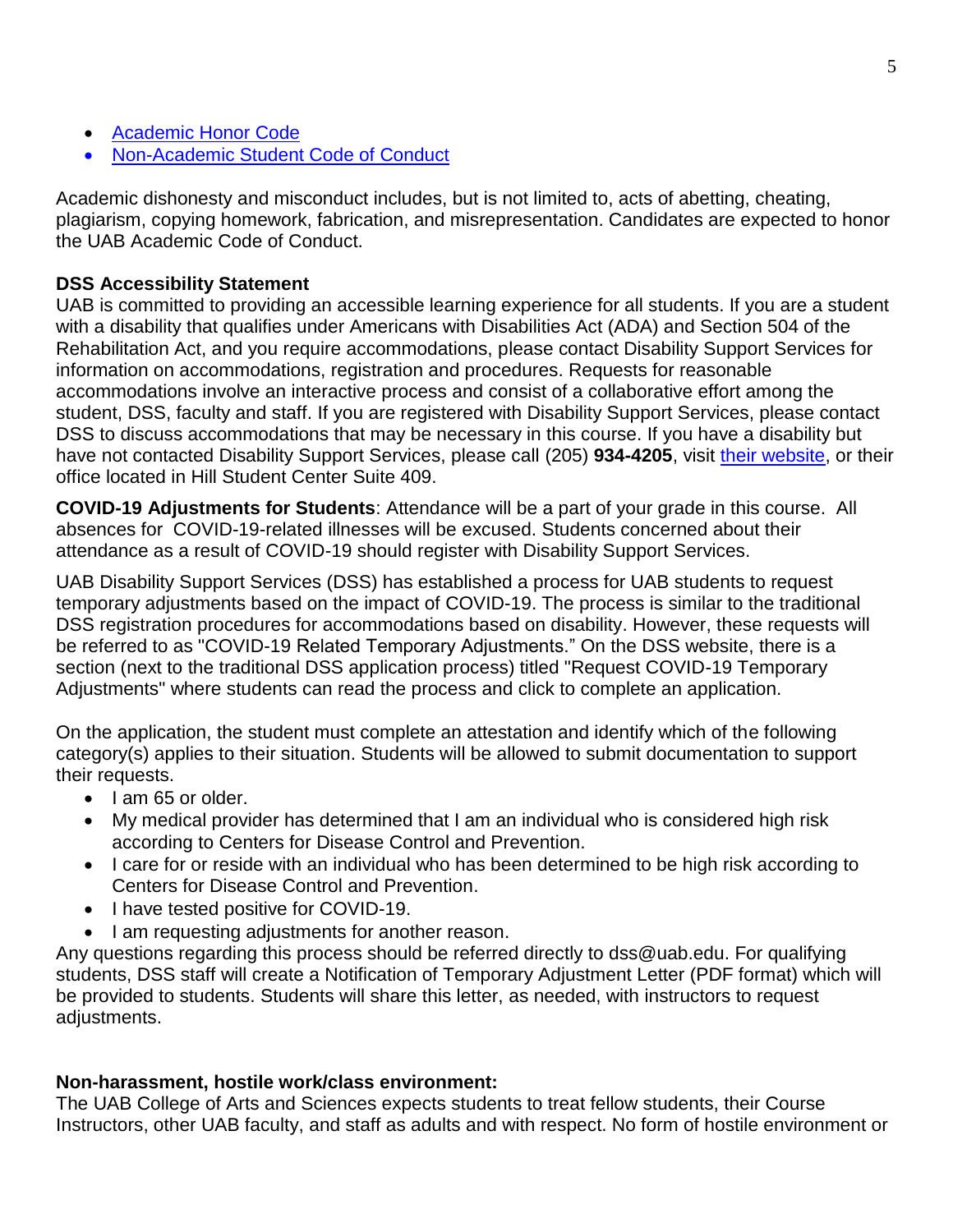harassment will be tolerated by any student or employee. In this class, we will only use constructive criticism and will work to build a community of life-long learners.

### **Title IX Statement**

UAB is committed to providing an environment that is free from sexual misconduct, which includes gender-based assault, harassment, exploitation, dating and domestic violence, stalking, as well as discrimination based on sex, sexual orientation, gender identity, and gender expression. If you have experienced any of the aforementioned conduct we encourage you to report the incident. For more information about Title IX, policy, reporting, protections, resources and supports, please visit http://www.uab.edu/titleix for UAB's Title IX Policy, UAB's Equal Opportunity, AntiHarassment Policy and Duty to Report and Non-Retaliation Policy.

### **Course Netiquette:**

There are course expectations concerning etiquette on how we should treat each other online. It is very important that we consider the following values during online discussions and email.

- **Respect:** Each student's opinion is valued as an opinion. When responding to a person during the online discussions, be sure to state an opposing opinion in a diplomatic way. Do not insult the person or their idea. Do not use negative or inappropriate language.
- **Confidentiality:** When discussing topics be sure to be discreet on how you discuss children, teachers, and colleagues. Do not use names of people or names of facilities.
- **Format:** When posting use proper grammar, spelling, and complete sentences. Avoid using ALL CAPITALS. This signifies that you are yelling. Avoid using shortcuts/text abbreviations such as 'cu l8r' for 'See you later.'
- **Relevance:** Think before you type. Keep posts relevant to the discussion board topic.

# **On campus guidelines:**

### **UAB United: Safe Entry to Campus**

Please go to the [UAB United website](https://www.uab.edu/uabunited/students) for guidance and resources related to our safe entry to campus in Fall 2020, including information on:

- [Testing](https://www.uab.edu/uabunited/students/testing)
- [Academic resources](https://www.uab.edu/uabunited/students/academics) and in-depth information
- [Student Affairs resources](https://www.uab.edu/uabunited/students/student-affairs) to support all students (housing, dining, extracurricular activities, parking, etc.)
- [Health and safety resources and recommendations](https://www.uab.edu/uabunited/students/health-safety) for on and off-campus
- Information for [graduate students](https://www.uab.edu/graduate/about/graduate-school-covid-19-updates)

All students should use the [Student COVID-19 Entry Checklist](https://www.uab.edu/uabunited/entry-checklists#student-checklist) to see what they have to do in order to enter the campus safely. **Non-compliance with the required items will result in students not being able to remain on campus or participate in any in-person classes, meetings, jobs, extracurricular activities, and events.**

# **GuideSafe Event Passport Class Requirement**

Faculty are required to verify all students who are present for in-person instruction have a current Event Passport.

The COVID-19 pandemic is an extraordinary situation requiring significant measures to create a safe educational community. UAB is using GuideSafe™ Event Passport to facilitate access to classrooms, meetings, events, or facilities having ten or more people. Attendees, including faculty, staff, and